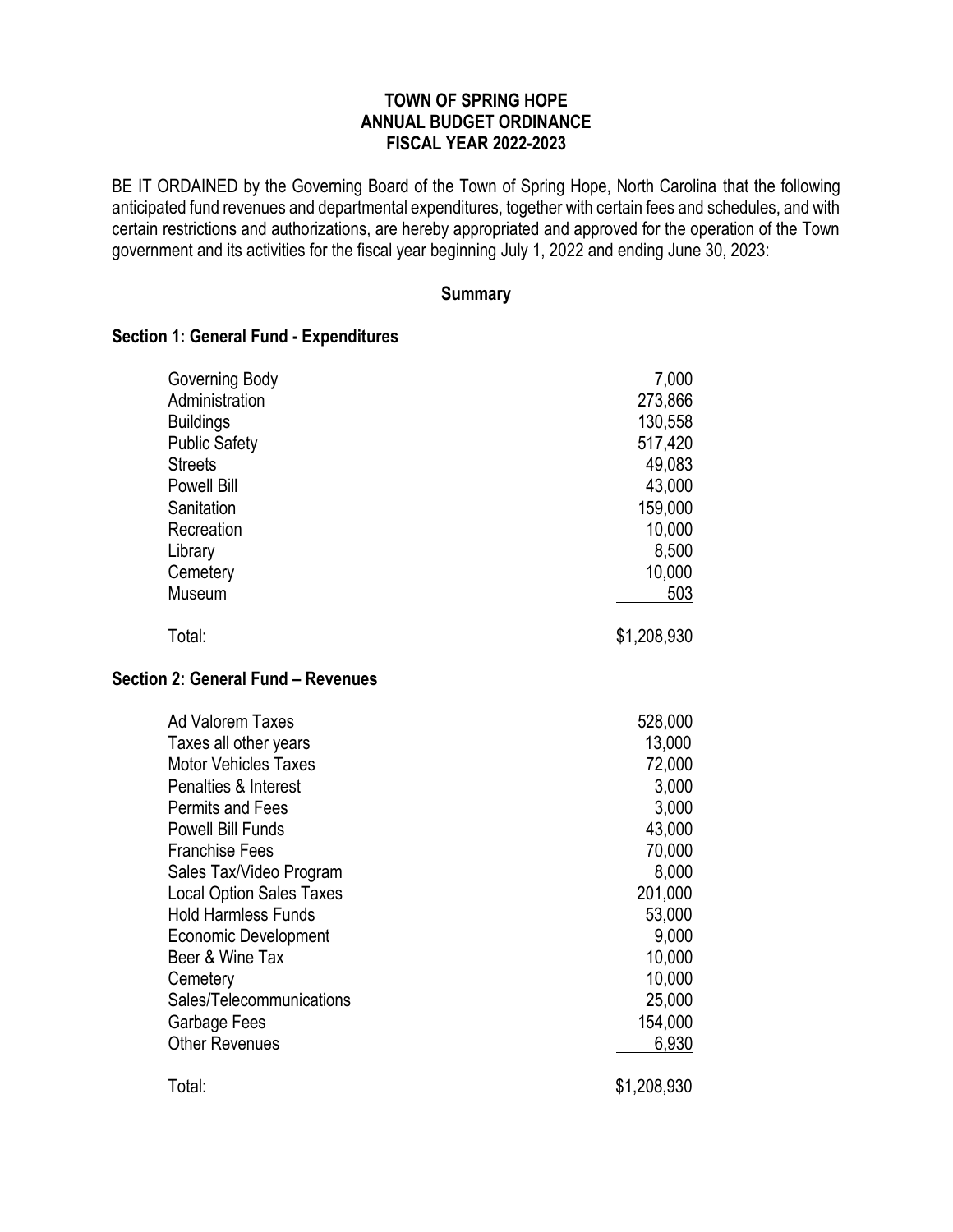# **Section 3: Water & Sewer Fund – Expenditures**

| Water & Sewer Administration & Finance [1] 434,068.00<br>Water & Sewer Operations | 925,932.00     |  |
|-----------------------------------------------------------------------------------|----------------|--|
| Total:                                                                            | \$1,360,000.00 |  |

*[1] Portion of department for debt service*

# **Section 4: Water & Sewer Fund – Revenues**

| American Rescue Plan              | 376,000.00     |  |
|-----------------------------------|----------------|--|
| Water Usage Charges               | 475,000.00     |  |
| Sewer Usage Charges               | 426,000.00     |  |
| <b>Taps &amp; Connection Fees</b> | 50,000.00      |  |
| <b>Other Revenues</b>             | 33,000.00      |  |
| Total:                            | \$1,360,000.00 |  |

### **Section 5: Levy of Taxes**

There is hereby levied a tax at the rate of sixty-seven cents (\$.67) per one hundred dollars (\$100) valuation of property as listed for taxes as of January 1, 2022, for the purpose of raising the revenue listed "Ad Valorem Taxes" in the General Fund in Section 2 of this ordinance. This is based on a valuation of property for purposes of taxation of \$78,003,000.00 and an estimated rate of collection of 98%.

# **Section 6: Special Authorization of the Finance Officer**

- A. The Finance Officer shall be authorized to reallocate any appropriations within departments without limitation and without a report being required. These changes should not result in increased obligations such as salaries.
- B. The Finance Officer may transfer amounts up to \$1,000 between departments within the same fund. The Finance Officer shall make an official report on such transfers at the next regular meeting of the Governing Board.
- C. The Finance Officer may not transfer any amount between funds, except as approved by the Governing Board in the Budget Ordinance as amended.

#### **Section 7: Pay Plan**

Cost of Living Adjustment (COLA) for all Town employees shall be 3% and shall begin the first payroll in the new fiscal year.